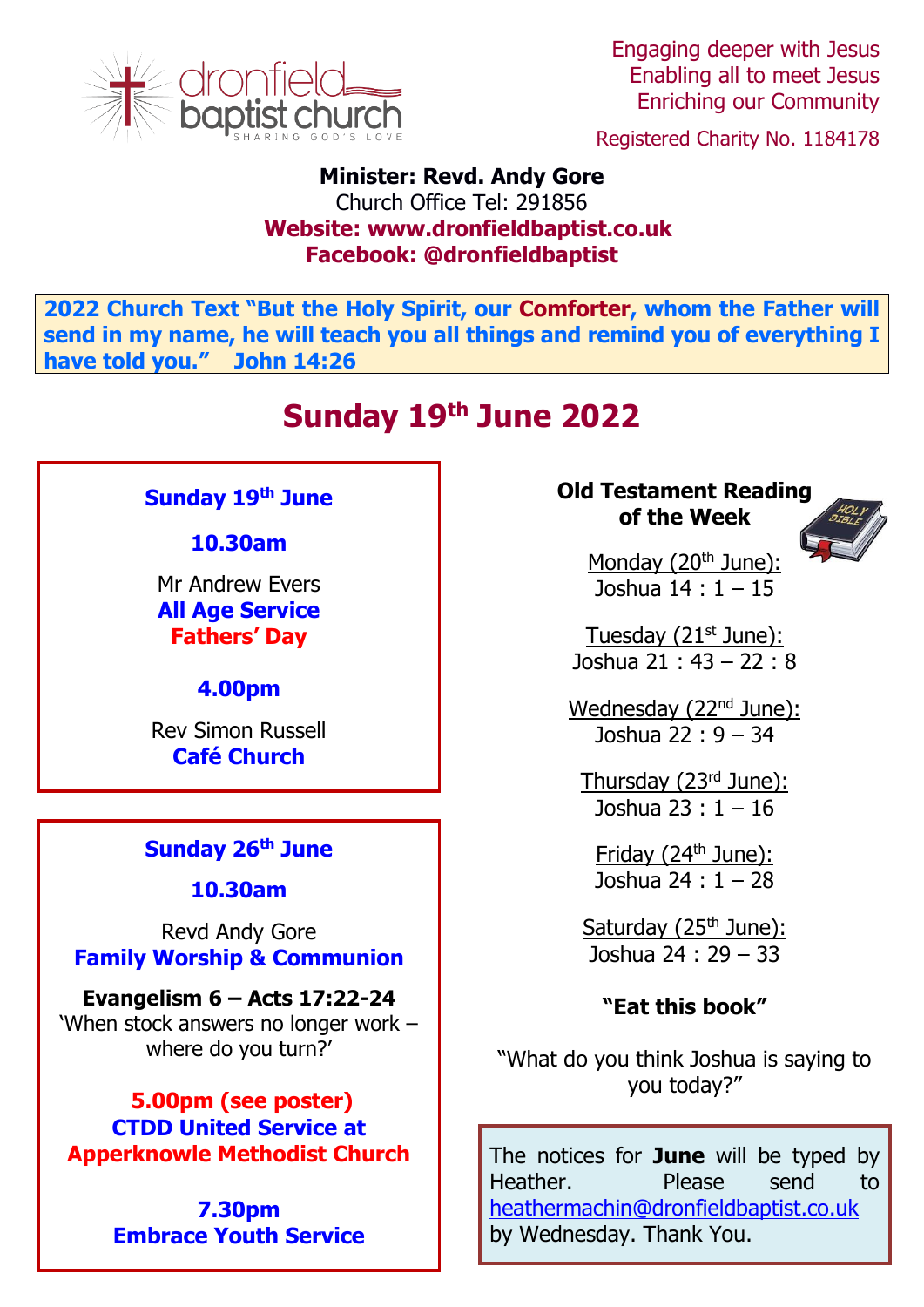

#### **Monday 20th**

| <b>Toddlers</b>       | $09.30 - 11.30$ |
|-----------------------|-----------------|
| <b>Prayer Meeting</b> | $19.15 - 20.00$ |
| <b>Base</b>           | $18.00 - 19.30$ |
| Aftershock            | $19.30 - 21.00$ |
|                       |                 |

#### **Tuesday 21st**

| <b>Table Tennis Group</b> | $10.00 - 12.00$ |
|---------------------------|-----------------|
| Hope & Light              | $15.45 - 16.45$ |

## **Wednesday 22nd**

J3 15.30 – 17.00 **Church Meeting 19.30**

### **Thursday 23rd**

| $10.00 - 13.00$ |
|-----------------|
| $18.30 - 19.30$ |
| $15.30 - 17.00$ |
|                 |

### **Friday 24th**

| <b>Toddlers</b> | $09.30 - 11.30$ |
|-----------------|-----------------|
| Jolt            | $15.30 - 17.00$ |

**Angel Tree Cake Sale after the service this Sunday**





**at 7:30pm** as part of the Feast of Flowers there is going to be an incredible concert held at St John's Church.

The concert is called 'Faith at the Musicals' and it will be an evening of West End singers sharing songs and stories from well-known West End musicals. It will be an evening not to miss. **Please book your tickets at [https://fatmdronfield.eventbrite.c](https://fatmdronfield.eventbrite.co.uk/) [o.uk](https://fatmdronfield.eventbrite.co.uk/)**.



## **Feast Of Flowers 1 st – 3 rd July**

Can you help in any of the following:-

1. Baking cakes - these can be done ahead of time as there is room in the freezer in the back kitchen. Please label them for Feast, and of course the type of cake.

- 2. Stewarding and Refreshments Rotas. The sheets for these will be in the porch as from Sunday, so sign up for what you can do. Also please consider helping at other churches.
- 3. We will need help clearing the church on the evening of Tuesday 28 June.
- 4. Help will be needed to tidy church and get things ready for welcoming visitors on Friday 1 July probably from about 10.30 am.

Ruth & Emma Pocock **Ashqate** Sparkle and Beki & Millie Birch **Night Walk** have formed a team to undertake a fund-raising event. The event is the Sparkle Walk and it takes place in a few weeks' time on the Dronfield bypass which they close overnight.

Please support The Ultra Unit (team name chosen by Emma & Millie)! They are fundraising for Ashgate Hospice on JustGiving through the following link. **[https://www.justgiving.com/team/Ul](https://www.justgiving.com/team/Ultraunit?utm_source=Sharethis&utm_medium=team&utm_content=Ultraunit&utm_campaign=pfp-email&utm_term=19ea424d03074346930092ca61dda81a) [traunit?utm\\_source=Sharethis&utm\\_](https://www.justgiving.com/team/Ultraunit?utm_source=Sharethis&utm_medium=team&utm_content=Ultraunit&utm_campaign=pfp-email&utm_term=19ea424d03074346930092ca61dda81a) [medium=team&utm\\_content=Ultraun](https://www.justgiving.com/team/Ultraunit?utm_source=Sharethis&utm_medium=team&utm_content=Ultraunit&utm_campaign=pfp-email&utm_term=19ea424d03074346930092ca61dda81a) [it&utm\\_campaign=pfp](https://www.justgiving.com/team/Ultraunit?utm_source=Sharethis&utm_medium=team&utm_content=Ultraunit&utm_campaign=pfp-email&utm_term=19ea424d03074346930092ca61dda81a)[email&utm\\_term=19ea424d0307434](https://www.justgiving.com/team/Ultraunit?utm_source=Sharethis&utm_medium=team&utm_content=Ultraunit&utm_campaign=pfp-email&utm_term=19ea424d03074346930092ca61dda81a) [6930092ca61dda81a](https://www.justgiving.com/team/Ultraunit?utm_source=Sharethis&utm_medium=team&utm_content=Ultraunit&utm_campaign=pfp-email&utm_term=19ea424d03074346930092ca61dda81a)**

JustGiving sends your donation straight to Ashgate Hospice and automatically reclaims Gift Aid if you are a UK taxpayer, so your donation is worth even more. Thank you for your support!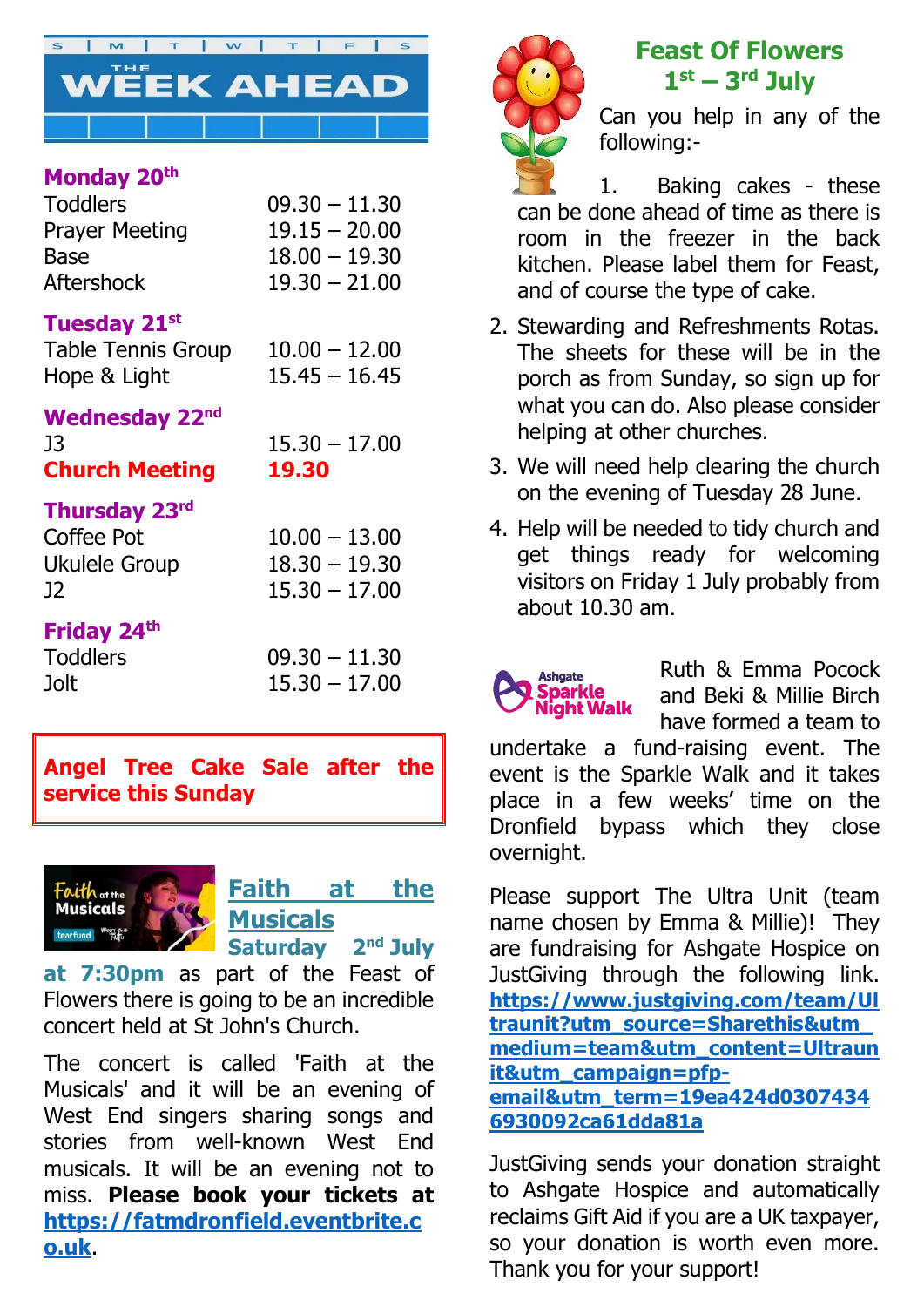

On June 11th Iain McVicar died after a long battle with cancer. He was the son of one of our previous ministers, Neil Mcvicar and Iain had been

desperately ill with cancer since late 2021.

He was born in Calcutta where his parents were missionaries, and had a brilliant medical career ending at Queens Medical Centre Nottingham where he was a consultant surgeon.

Ian leaves behind his wife Helen (a doctor) and three daughters. The eldest got married a week ago, the second got engaged this week and the youngest one is still at college. Iain was 63 and looking forward to a well-earned retirement. A tragic end to a life of service.

#### **David Grime**

### **Freecycle Items**



Satin Black Free Standing Mesh Fireguard. – Width 52.5cm, Height 62cm, Depth 10cm



Pine 3 Drawer Bedside Table. Width 44.5cm, Height 60.5cm, Depth 38cm

**Ed Tomlinson**

### **Thought for the Week 19 th June**

Psalm 71 has been brought to my attention recently. Firstly, in the context of Everyday Supernatural, where it meant such a lot to Andy, one of the authors, and secondly, in the daily reading app The Bible in One Year. The Psalm talks about God being a protector, rock of safety, fortress, the righteous one, the avenger, the one who ransoms, and, as we sung on 5th June, incomparable!

Through the pandemic, God has been all these things to me and so much more. He is indeed worthy of praise. Do get your Bible now and read the Psalm for yourself. It says it so much better than I can.

The thing for me lately has been getting back into life and trusting God as we resume doing things which have become so alien, like going into a restaurant or a theatre. It was surprisingly difficult to work out where to park in Sheffield, where we had not been for over two years, and then to go into the City Hall to a concert which had been delayed two years as well. My friend in Scotland said that the pandemic had made her old before her time and I can identify with that. We have stayed in and become much less brave as if we were much older than our age.

But Psalm 71 addresses that. We can ask for protection and health wherever we are in life. God has cared for us since we were born. We can never stop praising him, declaring his glory all day long. He still helps us in our old age, he doesn't abandon us. He has taught us from our earliest childhood, and won't abandon us when we are old and grey. Like the psalmist, I want to go on proclaiming his